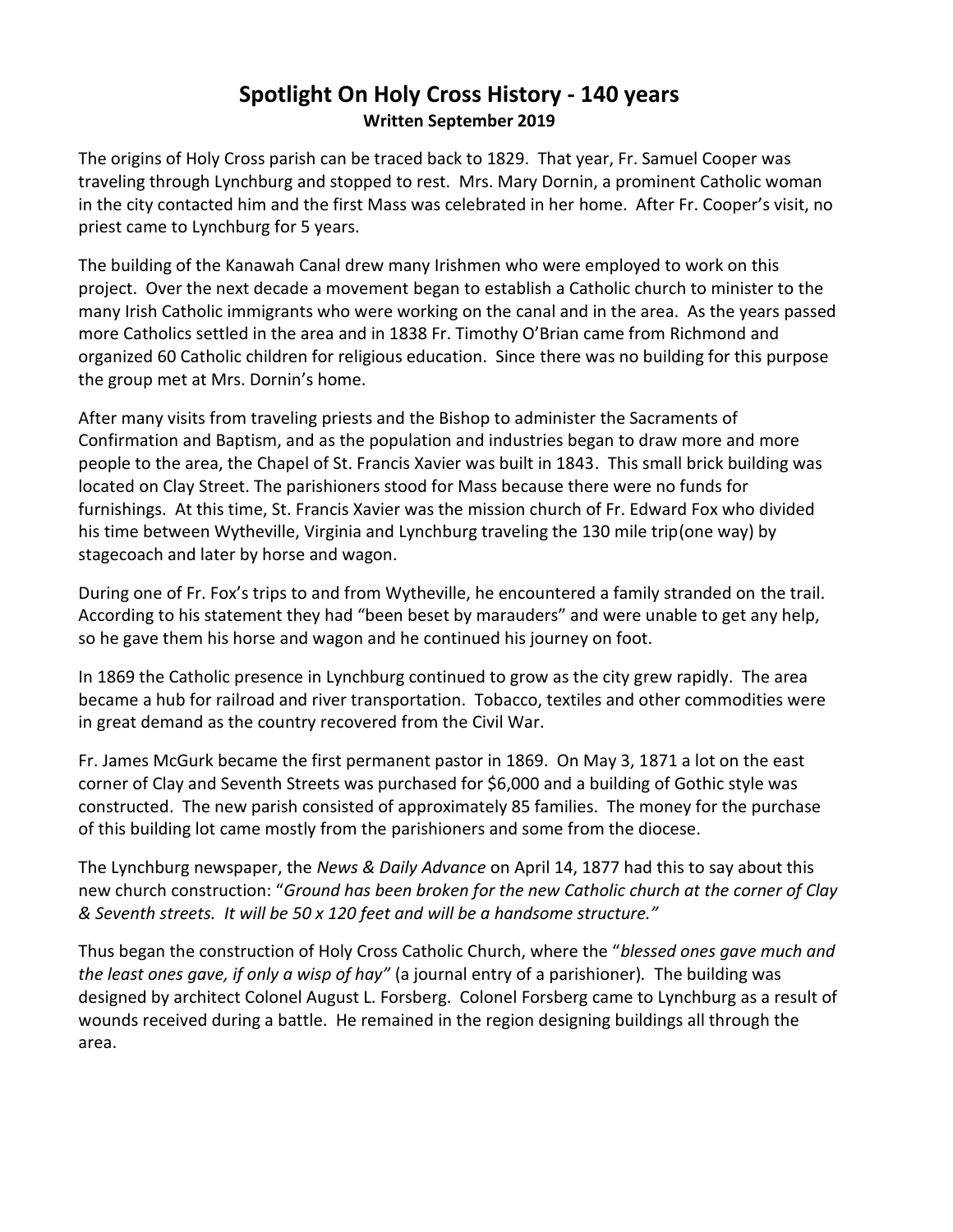The church interior consisted of 104 walnut pews which could seat approximately 800 comfortably (in the original interior configuration). The interior of the church was decorated with fresco work in the style of the Italian school of art. Mr. William B. Snead was the contractor and according to the *News & Daily Advance* "*the building was the best architectural structure in the city".*

The main and two side altars consisted of six different kinds of polished marble imported from Italy with two life-sized, kneeling angel sculptures on the ends of the altar facing inward. The frescoes over the arch of the Sanctuary represented cherubs along with 2, 9 foot high angels, with one angel holding a crown of stars and the other holding a wreath of lilies. Stenciled around the interior in Gothic letters were the words to the Lord's Prayer. The sanctuary was elevated several steps above the church floor.

Colorful stenciled frescoes surrounded the windows and adorned all the walls and the ceiling. Over the decades and with various renovations, as well as water damage, all these frescoes were painted over. Behind the original, multi-tiered marble altar, was a painting depicting the Crucifixion in bold colors. During an early renovation this painting was replaced with the present cross. With the addition of electricity, all the gas lights were also replaced.

The magnificent stained glass windows, original to the church construction, also date from 1879. These windows present the richest variegation of colors and are full of appropriate ecclesiastical emblems. The names of some of Lynchburg's first Catholic donors are etched on the glass at the bottom of each window. Before the church was air conditioned the windows opened at the bottom for air circulation but they were permanently sealed and protected from the elements with a full glass panel attached to the outside of each window. The largest stained glass window is situated over the original tower entrance and depicts the Holy Cross in white glass.

The Blessed Sacrament chapel to the rear of the church (present day) contains round stained glass windows depicting the four Evangelists and their religious symbols: St. Matthew represented with an angel, St Mark represented with a lion, St. Luke represented with an ox, and St. John represented with an eagle. The ceiling in this area is stenciled and painted blue which was the original design. The existing altar in the chapel is made of a large piece of marble from the original main altar.

The bell at Holy Cross was cast at the McShane Bell Foundry in Baltimore, Maryland in 1879. The markings on one side of the bell read: *Church of the Holy Cross, Lynchburg, Virginia 1879*. The outside diameter at the bottom is 3' 11 ½" and the bell weighs 2,000 pounds. Originally the bell sat in a steeple on the top of the church roof and on September 14, 1879, it rang to announce the dedication of the church. The bell was so loud it had to be moved to a campanile beside the church. The campanile was designed by the very talented Edward G. Frye in 1899. The campanile is constructed of buff Roman brick with terra cotta trim and is considered an excellent example of Frye's decorative work. Currently the bell is rung electronically. The base of the bell tower is now a prayer niche and the statues of Our Lady and St. Joseph which once stood in the main church on individual side altars now reside there.

On September 6 1874, Fr. McGurk established Holy Cross Cemetery. The land was originally in Campbell County and the Catholics in the area who were buried in various cemeteries were moved to the new cemetery. Fr. McGurk, seeing the needs of his parish grow became involved in the building of a new rectory for the priests, located where the parking lot and parish life center are today.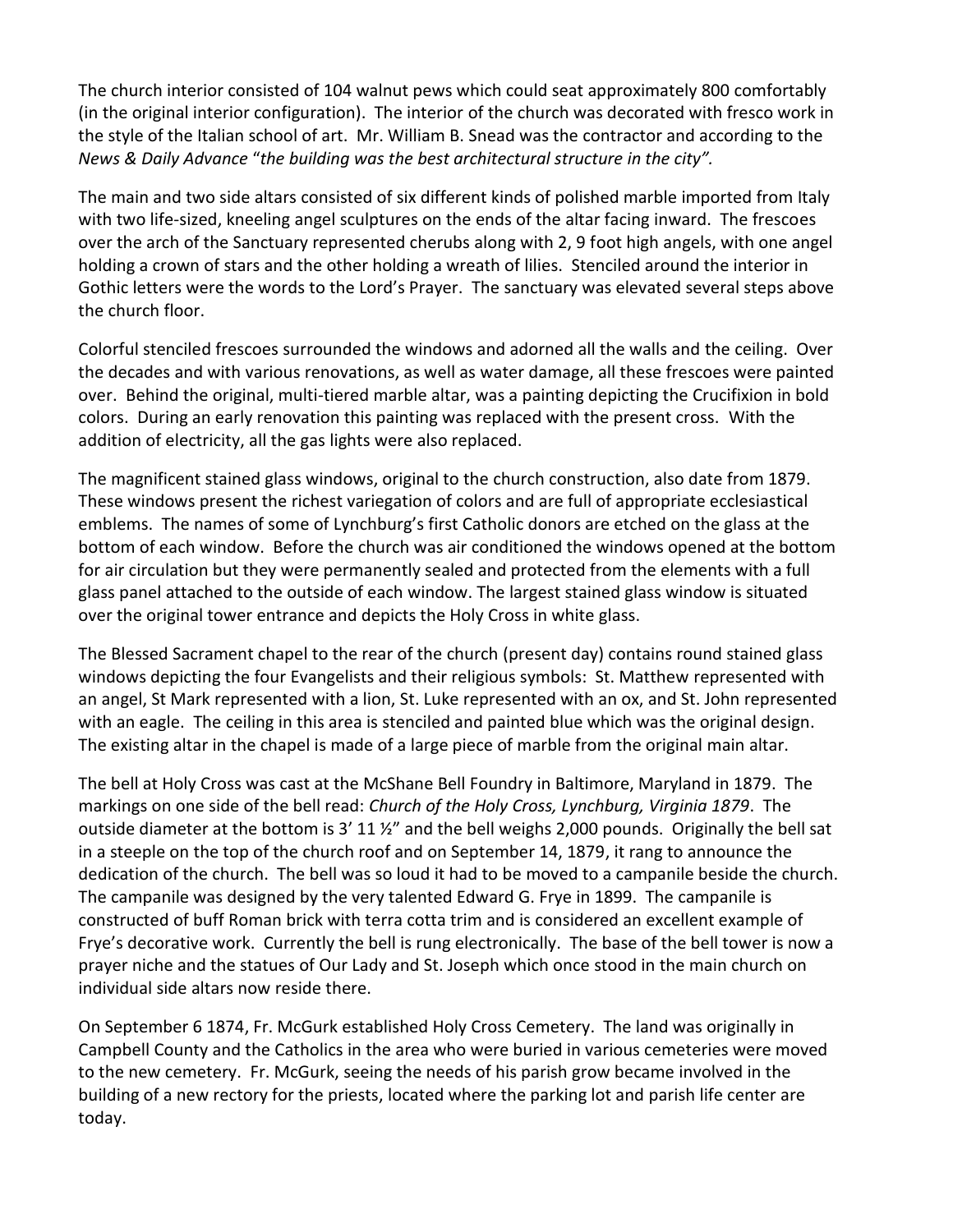Under the guidance of Fr. McGurk the Knights of Columbus #595 was established in 1901 and it remains one of the most vibrant lodges in the United States. The original building for the KOC is currently where Daily Bread is located. The Ladies of Charity was chartered in 1898 to assist with the many outreach ministries associated with this newly established parish, this lay women's ministry is still active today.

In 1879, the Sisters of Charity of St. Vincent DePaul, began to teach the children of the ever growing Catholic population. Holy Cross Academy was formed and the enrollment was over 200 students with eight teachers. The school and convent was located where the fire department is today. Holy Cross Regional Catholic School is now located on Langhorne Road and this move took place in the 1960s. After the sisters left the area, the convent was used as a retreat center. Recently, the convent, which was located next door to the school on Langhorne Road, was closed and the building sold.

On June 25, 1899 Fr. James Collins one of the young boys of the initial settlers in the area was ordained and celebrated is first Mass at Holy Cross. In 1900 Fr. Joseph Magri said his first Mass and in 1904 Fr. Frederick Lackey said his first Mass at Holy Cross. These three ordained priests had grown up in the midst of the early formation of the Catholic Church in Lynchburg. During the early days of Catholic education in Lynchburg 13 young women from the congregation consecrated their lives to religious life. Over the decades, Holy Cross has nurtured many religious men and women to carry on the spiritual traditions embodied by the early founders.

With the continued growth of agriculture in the region, a wide variety of inventions and textile manufacturing the City of Lynchburg witnessed another great surge of growth. In 1888 one of the City's five shoe manufactures produced 100,000 shoes per day. In 1901 Lynchburg became the fifth largest shoe manufacturer in the world. In the early 1900's candy became the newest growth industry. Candy was manufactured in the city from 1892 until 1956. Boots, hosiery, stockings, socks, blankets, children's clothing and purses were other industries located in buildings all around the city, as well as, wholesale grocery business. Currently, many of these buildings have become loft apartments which reflect their sturdy construction. The Piedmont automobile was built in Lynchburg, producing five vehicles per day and the development of metal roofing and its distribution, improved train travel, and evolution of hydro-electric power were developed and helped put Lynchburg on the map.

From the end of the 1890's until the 1950's the Hill City's growth touched every aspect of life The city became a higher education center with the establishment of Randolph Macon Women's College (Randolph College ), Sweet Briar and Virginia Christian College (University of Lynchburg).

The Hill City boasted the second largest flour mill and cast-iron pipe manufacturer in the South and the largest tanning extract mill in the world. During the early 1900s Lynchburg was the third richest city per capita in the United States.

In 1911 Lynchburg General Hospital was opened and staffed. The original location was at the end of Federal Street where it becomes Hollis Mill Road. The hospital's emergency department tended to soldiers who were deployed from the European battle front to the coast of Virginia and then transported to various local military installations. Their medical needs were handled by local physicians and many medical emergency procedures were developed during this time. Virginia Baptist Hospital was opened in 1924 along with the development of the Rivermont Avenue corridor.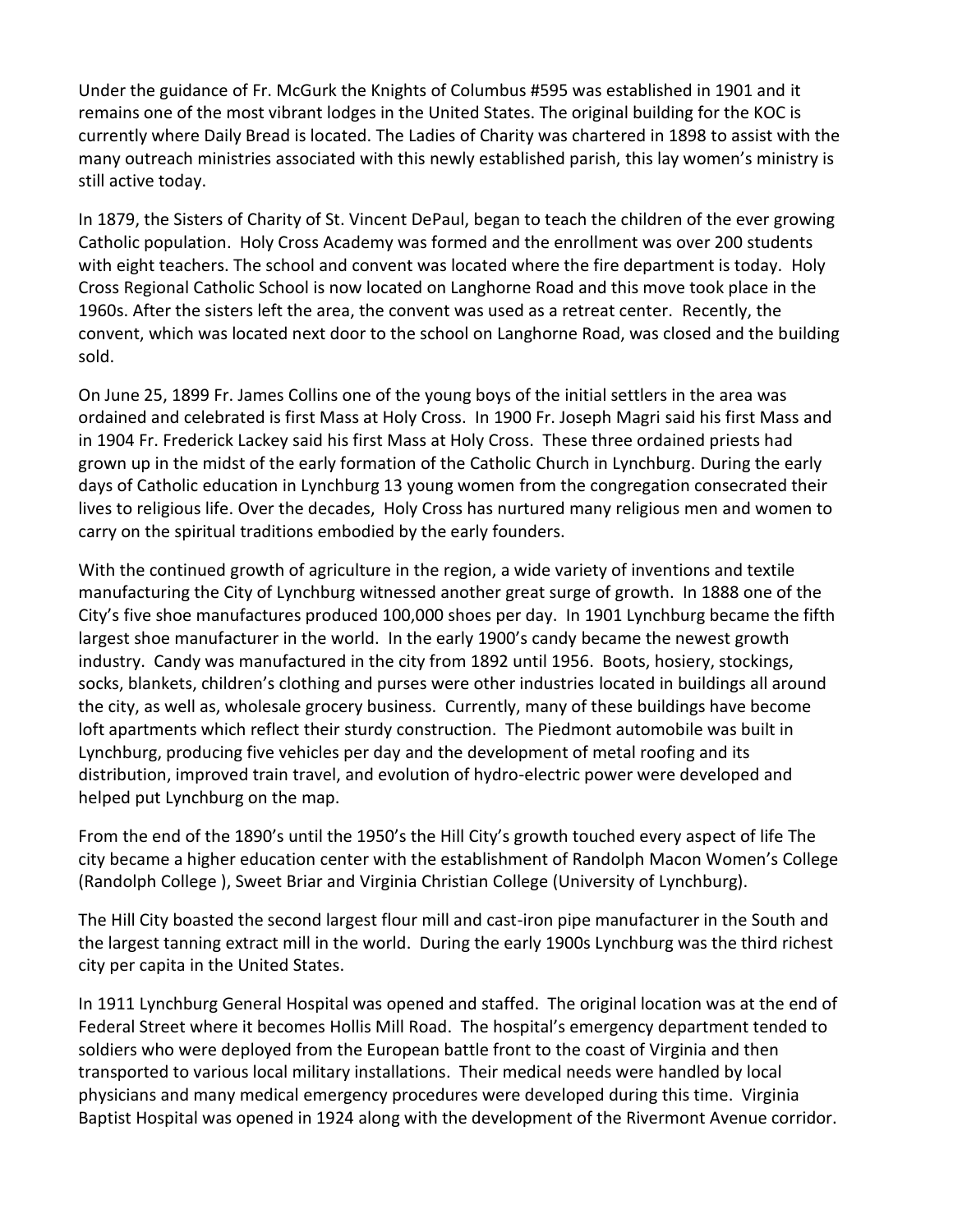During war time the city's train and bus hubs saw the movement of troops through Lynchburg and the Red Cross set up canteens to serve passing troop trains and handed bags of food to the soldiers as the train moved slowly through the Lynchburg terminals. The area became known as "Lunchburg" a term old Lynchburg residents are most proud of. The development of Smith Mountain Lake brought in engineering specialists and the boating industry flourished. New major industries continue to choose Lynchburg as a base of operations.

In the early 1950s a unique ministry evolved to bring Catholicism to rural Virginia. This ministry was called the Motor Chapel. The customized camper/trailer was a rolling chapel pulled by a vehicle and complete with an altar. The priests traveled throughout the Commonwealth saying Mass. The back of the camper folded down and the altar was then visible. There are parishioners who attend Holy Cross today who came into the church during the time of the Motor Chapel ministry. The story goes that one Mass was celebrated in a lumber yard in Culpepper, Virginia. Holy Cross Church supported these priests during their travels in the area.

As the population of Lynchburg increased dramatically this increase was also felt throughout the communities surrounding Lynchburg. In the mid 1950's Brookneal, Virginia became the location of a major manufacturer of textile fabric used in commercial application. This company transferred and resettled families to the area the majority of whom were Catholic. Brookneal's population of Catholic residents helped build St. Elizabeth of Hungary Church which became part of the Holy Cross mission outreach. The basement of this church hosted parish events and educational classes for the many children in the area. During this time there were three full time priests serving the needs of Holy Cross and these priests took turns saying Mass at the church in Brookneal . St. Elizabeth's was closed in 2009.

Villa Maria Academy (Kriselea) home and property was purchased by the Sister Servants of the Immaculate Heart of Mary (IHM) in 1952. They then set about to build a beautiful dormitory and living quarters for girls who lived at the facility and also for girls from the area who attended classes during the week: Kindergarten to eighth grade. The sisters lived in the home and taught religion, math, science, as well as, music, art, and theater. The priests from Holy Cross came to the school every day to say Mass and on occasion to teach religion classes. The school provided a safe haven for young Catholic girls until it closing in 1983.

From 1983 until 1988 the church underwent a major renovation to the interior. As a result of this dramatic renovation the old entrance in the base of the front tower entrance was closed and the original walnut pews refurbished and arranged in a new configuration. The largest window, previously hidden by a choir loft, is now a striking backdrop to the redesigned altar which was moved into this new space. The current altar, the ambo, and the baptismal font are made of pieces of marble from the three original marble altar designs. The closet doors in the Commons were once confessional doors and the decorative trim in the atrium in the Commons was the trim used on the choir loft, the gate to the bell tower was once a gate to a home of a parishioner that was behind the church, where the back parking lot is today.

Holy Cross has maintained a diverse presence in the downtown area of Lynchburg. The renovations which have added to the building's exterior and interior have enabled the church to provide many outreach opportunities to the local community as well as provide space for church-wide events, retreats and visiting lecturers. The addition of the Commons, built in 1988, has given a conduit to the community by supporting local agencies with providing monthly meals to the needy as well as